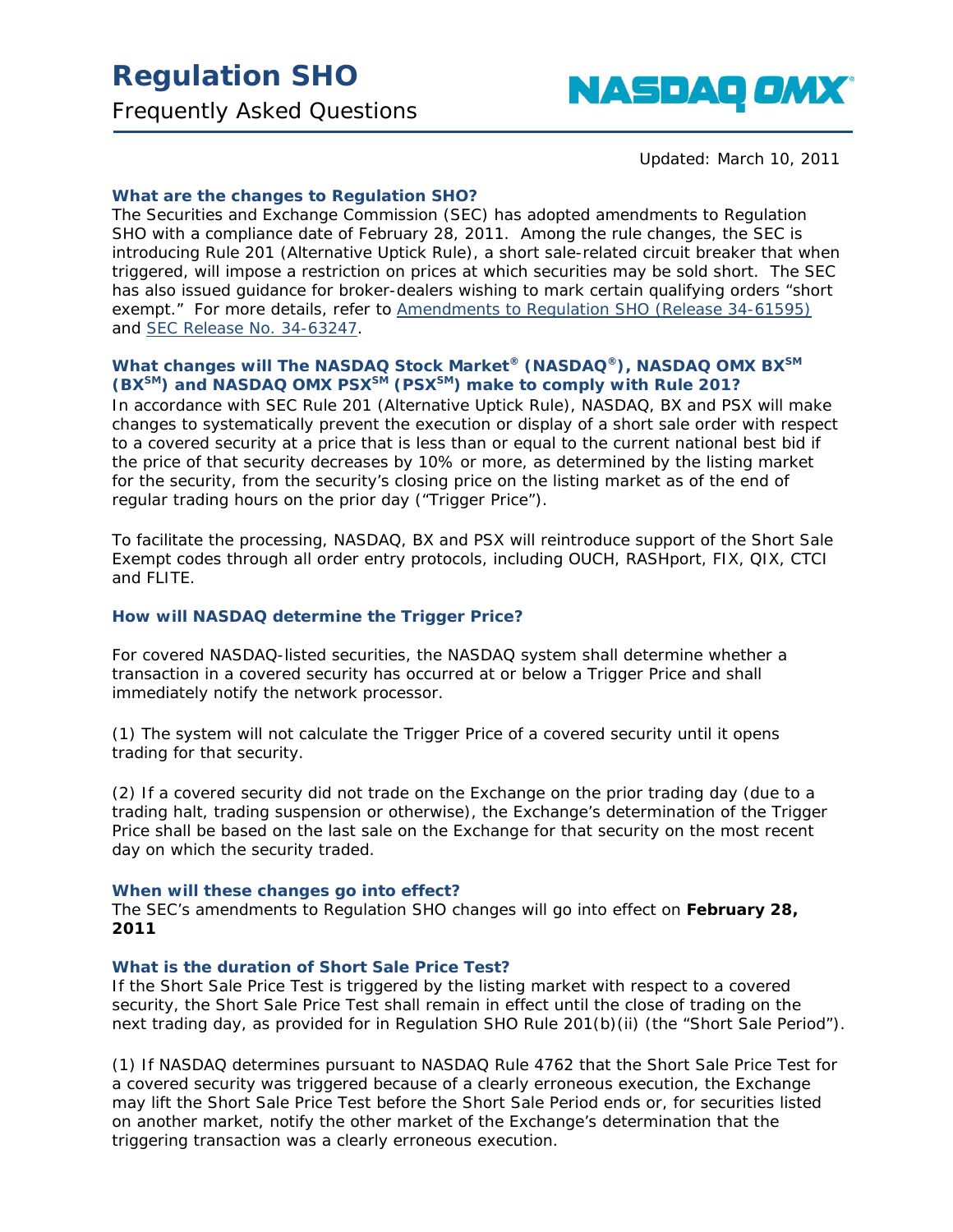(2) If NASDAQ determines that the prior day's closing price for a listed security is incorrect in the system and resulted in an incorrect determination of the Trigger Price, the Exchange may correct the prior day's closing price and lift the Short Sale Price Test before the Short Sale Period ends.

(3) If a reported trade triggers a Reg SHO circuit breaker and is later voluntarily cancelled by the entering participant, the Exchange will **not** lift the Short Sale Price Test and the circuit breaker will remain in effect for the duration of the Short Sale Period.

## **How do these changes impact order entry on NASDAQ, BX and PSX?**

Once the Securities Information Processor (SIP) indicates that a short sale circuit breaker is in effect for a certain security, short sale orders that are limited to the national best bid or lower and short sale market orders will be re-priced by NASDAQ and BX to one minimum allowable price increment above the national best bid ("Permitted Price"). To reflect changes in the national best bid, NASDAQ and/or BX and/or PSX will continue to re-price a short sale order at the lowest Permitted Price down to the order's original limit price, or if a market order, until the order is filled.

## **How will NASDAQ be handling non-exempt short sale orders in its opening and closing cross for securities that have triggered the short sale circuit breaker?**

NASDAQ will use the National Best Bid at the time of the cross to determine eligibility of short sale orders in the cross, while continuing to use the NASDAQ BBO to determine the actual auction price. For example:

- If the NBBO is \$10.20 X \$10.21, all marketable short orders will be priced on the book at \$10.21
- If the cross price (determined by the NASDAQ BBO) is \$10.20 or below, no short sale orders will participate.
- If the cross price (determined by the NASDAQ BBO) is \$10.21 or higher, marketable short sale orders will participate.

## *How will short sales be handled during the resumption of trading after a halt or pause for stocks in a Reg SHO restriction?*

*The last national best bid prior to the trading halt or pause will be used, and any short sales entered into the halt cross will be re-priced to one minimum allowable price increment above this price. If the auction price is at or below the last national best bid prior to the halt, short sale orders will not participate in the cross.*

# **What is the impact on short sale Immediate-or-Cancel (IOC) orders sent to NASDAQ, BX and PSX?**

During the Short Sale restriction period, IOC orders requiring that all or part of the order be executed immediately will be executed to the extent possible and then cancelled, and will not be re-priced. Intermarket Sweep Orders (ISOs) not marked "short exempt" will be handled in the same manner as IOC orders.

## **How will NASDAQ handle routing of non-exempt short orders during a short sale circuit breaker?**

NASDAQ will passively post to the NASDAQ book any short sale orders that are entered using a strategy that normally routes (STGY, SCAN, etc.) to other destinations in order to not violate Reg SHO. Orders that are sent on directed routers (ISPX, ISNY, etc.) will be delivered to the other destination as per the instruction from the customer.

**If a short sale order in a covered security marked short exempt in reliance on SEC Rule 201(c) or Rule 201(d) is submitted for display or execution, may NASDAQ route the short exempt order to another trading center without independently**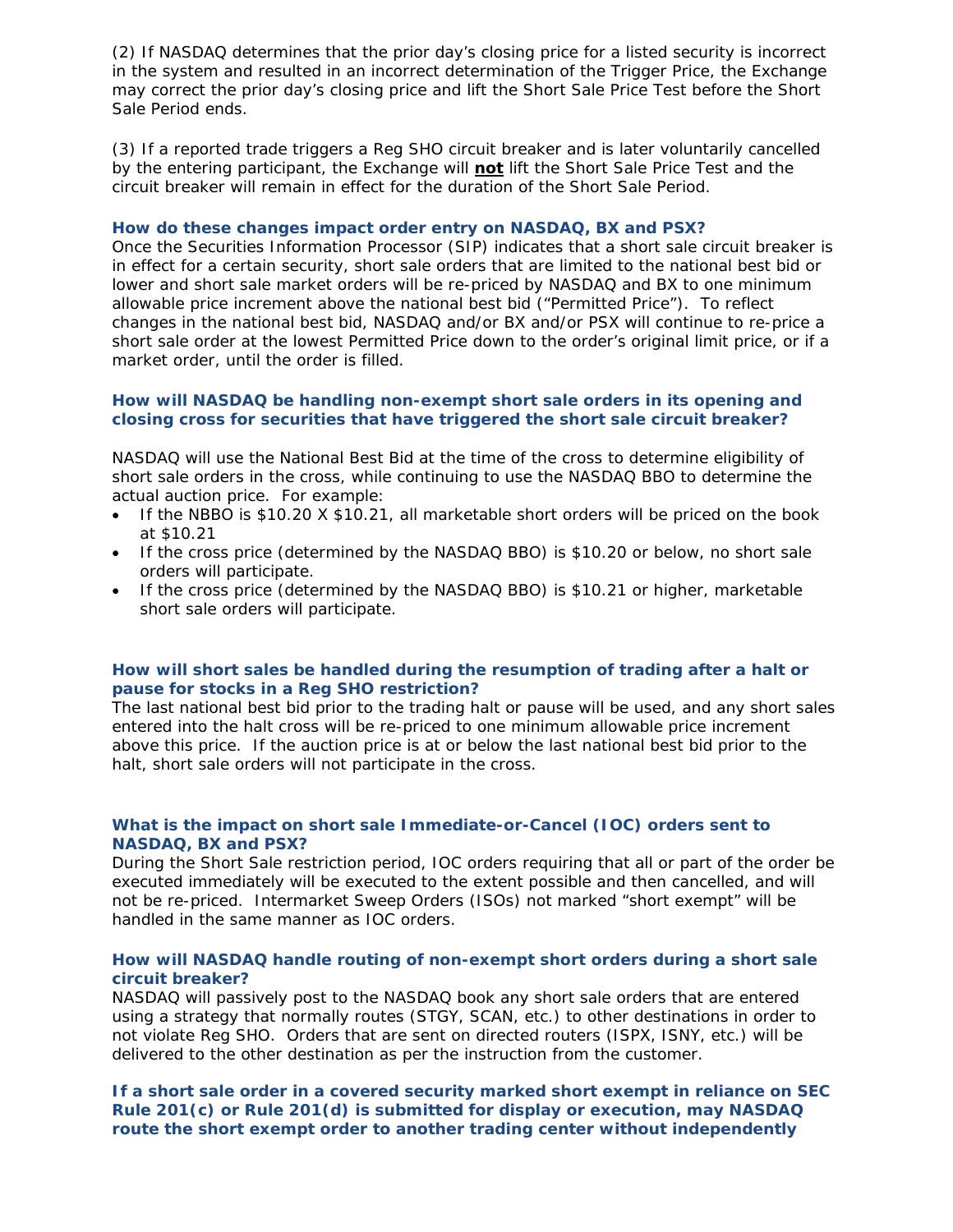## **evaluating the appropriateness of the short exempt marking?**

In the event that NASDAQ cannot display or execute the order itself, NASDAQ will route the order to another trading center without independently determining whether the order was correctly marked short exempt by a broker-dealer in reliance on SEC Rule 201(c) or Rule 201(d). For more information, refer to the SEC's [Responses to Frequently Asked Questions](http://www.sec.gov/divisions/marketreg/rule201faq.htm)  [Concerning Rule 201 of Regulation SHO, 5.3.](http://www.sec.gov/divisions/marketreg/rule201faq.htm)

## **Will NASDAQ route directed orders marked short sale exempt?** Yes.

#### **Will NASDAQ, BX and PSX accept orders marked short sale exempt at all times?**

Yes, NASDAQ, BX and PSX will accept short exempt orders even when a circuit breaker is not in effect. The orders will be placed on the book as exempt orders in the event a circuit breaker is later triggered in a particular security. During the Short Sale Period, NASDAQ, BX and PSX will execute and display orders marked "short exempt" without regard to whether the order is at a Permitted Price.

**How will NASDAQ, BX and PSX support marking of qualified "short exempt" orders?** Due to the amendments to Regulation SHO, short sale exempt values supported prior to the [elimination of Rule 10a-1](http://www.nasdaqtrader.com/TraderNews.aspx?id=ra2007-082) in October 2007 will be reintroduced and supported by NASDAQ BX, and PSX. Short exempt orders are eligible to be routed via standard routing practices. The table below depicts the short exempt values that may be used:

| <b>FLITE</b>                                              |
|-----------------------------------------------------------|
|                                                           |
|                                                           |
| Tag 54<br>"6" -<br>$EXEMPT" =$<br>Short<br>sale<br>exempt |
|                                                           |

# **How will NASDAQ OMX indicate when the short sale circuit breaker has been triggered in a NASDAQ-listed security?**

NASDAQ OMX will introduce a new **Reg SHO Short Sale Price Test Restricted Indicator** administrative message format on the UTP data feeds and select NASDAQ proprietary data feeds to indicate that an issue has breached the SEC Rule 201 short sale price test threshold. On the UTP data feeds, the new message will be identified as Message Category "A," Message Type "V." On the NASDAQ, BX and PSX proprietary data feeds, the new message will be identified as Message Type "Y."

In addition to the real-time messages, NASDAQ OMX will add a spin of Reg SHO Price Test Indicator messages to its pre-opening processes on the UTP, NASDAQ and BX data feeds.

## **Which data feeds will support the Reg SHO Price Test Indicator message format for NASDAQ-listed securities?**

The UTP SIP plans to support the Reg SHO Short Sale Price Test Restricted Indicator (Category A – Type V) message format on all UTP data feeds.

NASDAQ OMX will also support the Reg SHO Short Sale Price Test Restricted Indicator (Type Y) message format on the equity symbology-compliant versions of its NASDAQ, BX and PSX proprietary data feed products listed below.

To access the revised data format specifications for this release, please click on UTP and NASDAQ data feed links below.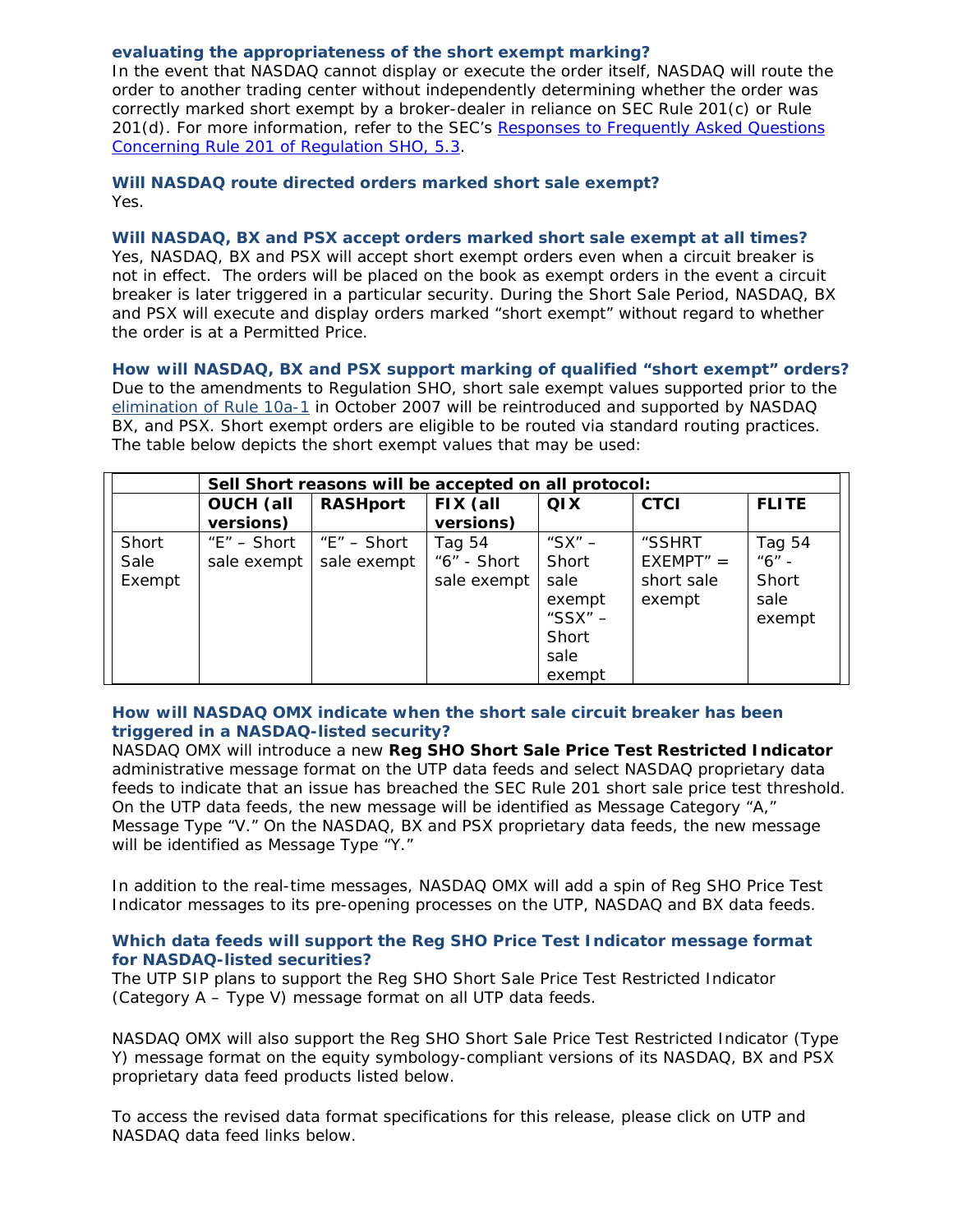| <b>UTP Data Feeds</b>                                                                                                                                                                                                          | <b>NASDAQ Data Feeds</b>                                                                                                                                                                                                                                                                                                                                                                                                                                                       | <b>BX Data Feeds</b>                                                                                                                                                                                                          |
|--------------------------------------------------------------------------------------------------------------------------------------------------------------------------------------------------------------------------------|--------------------------------------------------------------------------------------------------------------------------------------------------------------------------------------------------------------------------------------------------------------------------------------------------------------------------------------------------------------------------------------------------------------------------------------------------------------------------------|-------------------------------------------------------------------------------------------------------------------------------------------------------------------------------------------------------------------------------|
| <b>UTP Quotation</b><br>Data Feed <sup>SM</sup><br>$(UQDF^{SM})$<br>UTP Trade Data<br>$\bullet$<br>Feed <sup>SM</sup><br>(UTDF <sup>SM</sup> )<br>OTC Montage<br>$\bullet$<br>Data Feed <sup>SM</sup><br>(OMDF <sup>SM</sup> ) | NASDAQ TotalView-ITCH<br>$\bullet$<br>4.1<br>NASDAQ TotalView-ITCH<br>$\bullet$<br>3.2<br>NASDAQ GLIMPSE 4.1<br>$\bullet$<br>NASDAQ GLIMPSE 3.2<br>$\bullet$<br><b>NASDAQ TotalView-</b><br>$\bullet$<br>Aggregated 1.1<br>NASDAQ NOIView 2.1<br>$\bullet$<br>NASDAQ Level 2 -<br>$\bullet$<br>Version 1.1<br>NASDAQ Best Bid and<br>$\bullet$<br>Offer (QBBO) - Version<br>1.1<br>NASDAQ Last Sale (NLS)<br>$\bullet$<br>- Version 1.1<br>NASDAQ Pathfinders 1.1<br>$\bullet$ | <b>BX TotalView-</b><br><b>ITCH 4.1</b><br><b>BX TotalView-</b><br><b>ITCH 3.2</b><br>BX GLIMPSE 4.1<br>BX GLIMPSE 3.2<br>BX Best Bid and<br>Offer (BX BBO) -<br>Version 1.1<br><b>BX Last Sale</b><br>(BLS) - Version<br>1.1 |

# **How will the new Reg SHO Price Test Indicator message format work?**

The Reg SHO Short Sale Price Test Restricted Indicator message will include Issue Symbol and Reg SHO Action. The defined values for the Reg SHO Action field will be as follows:

| <b>Reg SHO Action</b> | <b>Definition</b>                                                       |
|-----------------------|-------------------------------------------------------------------------|
| Value                 |                                                                         |
|                       | No Reg SHO Short Sale Price Test Restriction                            |
|                       | Reg SHO Short Sale Price Test Restriction is in effect due to an intra- |
|                       | day price drop in security                                              |
|                       | Reg SHO Short Sale Price Test Restriction remains in effect             |

As outlined in **Data Technical News #2010-23**, NASDAQ will disseminate the Reg SHO Price Test Indicator under the following circumstances.

- NASDAQ will support a full pre-opening spin of Reg SHO Price Test Indicator messages to denote the Reg SHO short sale price test restriction status for each NASDAQ-listed security at the start of each trading day.
- NASDAQ will disseminate intra-day Reg SHO Price Test Indicator updates only for those securities subject to an intra-day price drop of 10% or more from the adjusted previous closing value.

Please refer to the [NASDAQ and UTP data feed specification documents](http://www.nasdaqtrader.com/Trader.aspx?id=dpspecs) for additional processing information.

# **What are the Reg SHO Short Sale Price Test Restricted Indicator Processing Scenarios?**

# **Scenario #1: Pre-opening spin processing.**

NASDAQ will disseminate a Reg SHO Price Test Indicator for each and every NASDAQlisted security in the pre-opening spin process. In the spin, NASDAQ will indicate if the security is subject to Rule 201 processing at the start of the business day.

On Day 1, NASDAQ will populate the Action of "0" for all issues.

On subsequent days, NASDAQ will populate the Action field as market conditions require.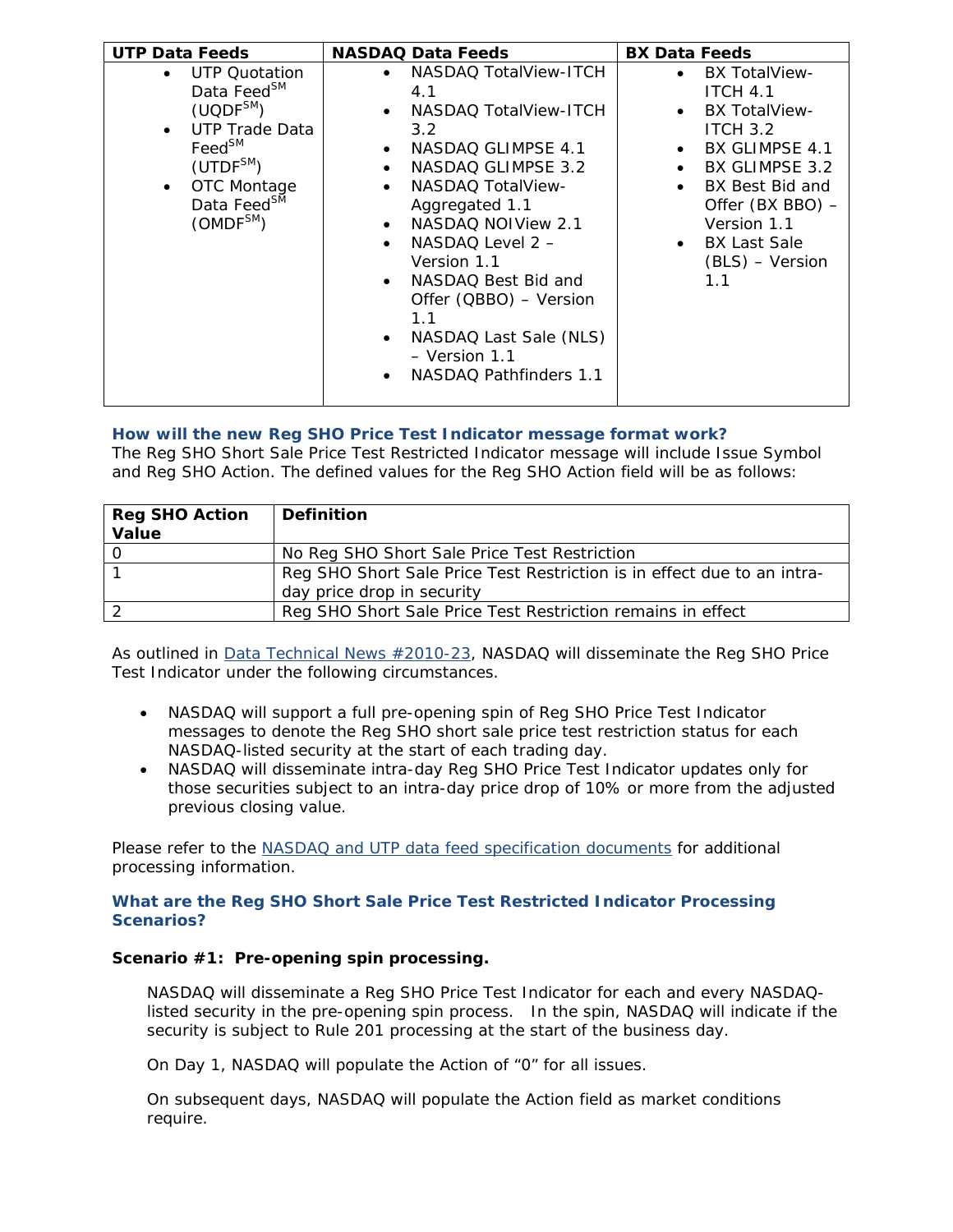For those issues not subject to Rule 201 processing as of prior market close, NASDAQ will populate the Action of "0".

For those issues with an Action state of "1" at the close of the prior trading session, NASDAQ will populate the Action of "2" in the pre-opening spin to indicate that the security remains subject to the price test restriction for a second business day.

For those issues with an Action state of "2" at the close of the prior trading session, NASDAQ will populate the Action of "0" to denote that the price test restriction has expired.

## **Scenario #2: Consolidated last sale price declines by 10% from the adjusted prior day's closing value.**

NASDAQ will disseminate an intraday Reg SHO Restriction message with Action of "1" to indicate that the Rule 201 price test restriction has been triggered.

## **Scenario #3: After further review, NASDAQ determines that the 10% decline was based on a clearly erroneous transaction or improperly adjusted prior day's closing value. Prior to the clearly erroneous transaction, the security was not subject to the Rule 201 price test restriction.**

NASDAQ will disseminate an intraday Reg SHO Restriction message to reset the Action value to "0".

## **Scenario #4: After an initial price drop of 10%, the issue price continues to decline. Security price falls by 20% from the adjusted prior day's close.**

No action is required. Reg SHO Short Sale Test Restriction remains in effect for the remainder of the current business day as well as the next business day.

## **Scenario #5: At the close of the prior business day, the issue was subject to the Rule 201 price test as the result of a carry-over processing. During the current trading session, the price drops for a second day by 10% over the adjusted prior day's closing value.**

NASDAQ will disseminate an intraday Reg SHO Restriction message with the Action of "1" to indicate that the security price test has been re-triggered.

**Scenario #6: At the close of the prior business day, the issue was subject to the Rule 201 price test as the result of a carry-over processing. During the current trading session, the price drops for a second day by 10% over the adjusted prior day's closing value. Subject to re-trigger, however, NASDAQ determines that current day's price decline was based on clearly erroneous transaction or improperly adjusted prior day's closing value.**

NASDAQ will disseminate an intraday Reg SHO Restriction message with the Action of "2" to indicate that the original short sale price test remains in effect for the remainder of the current business day. Because the re-trigger was based on erroneous information, however, the price test won't carry-over to the next business day.

## **How will SEC Rule 201 apply on the first day of trading of a covered security on any listing market, pursuant to a new security offering (e.g., IPOs, spin-offs, etc.)?**

The SEC has communicated that on the first day of trading of a covered security on any listing market, pursuant to a new security offering, there will not be a closing price for the covered security for the prior day. Thus, SEC Rule 201 will not apply to such covered securities until the second day of trading. On the second day of trading, the listing market for the covered security will have determined the closing price of the covered security as of the end of regular trading hours on the first day of trading. Listing markets are responsible for ensuring that they correctly determine situations in which no prior day's closing price